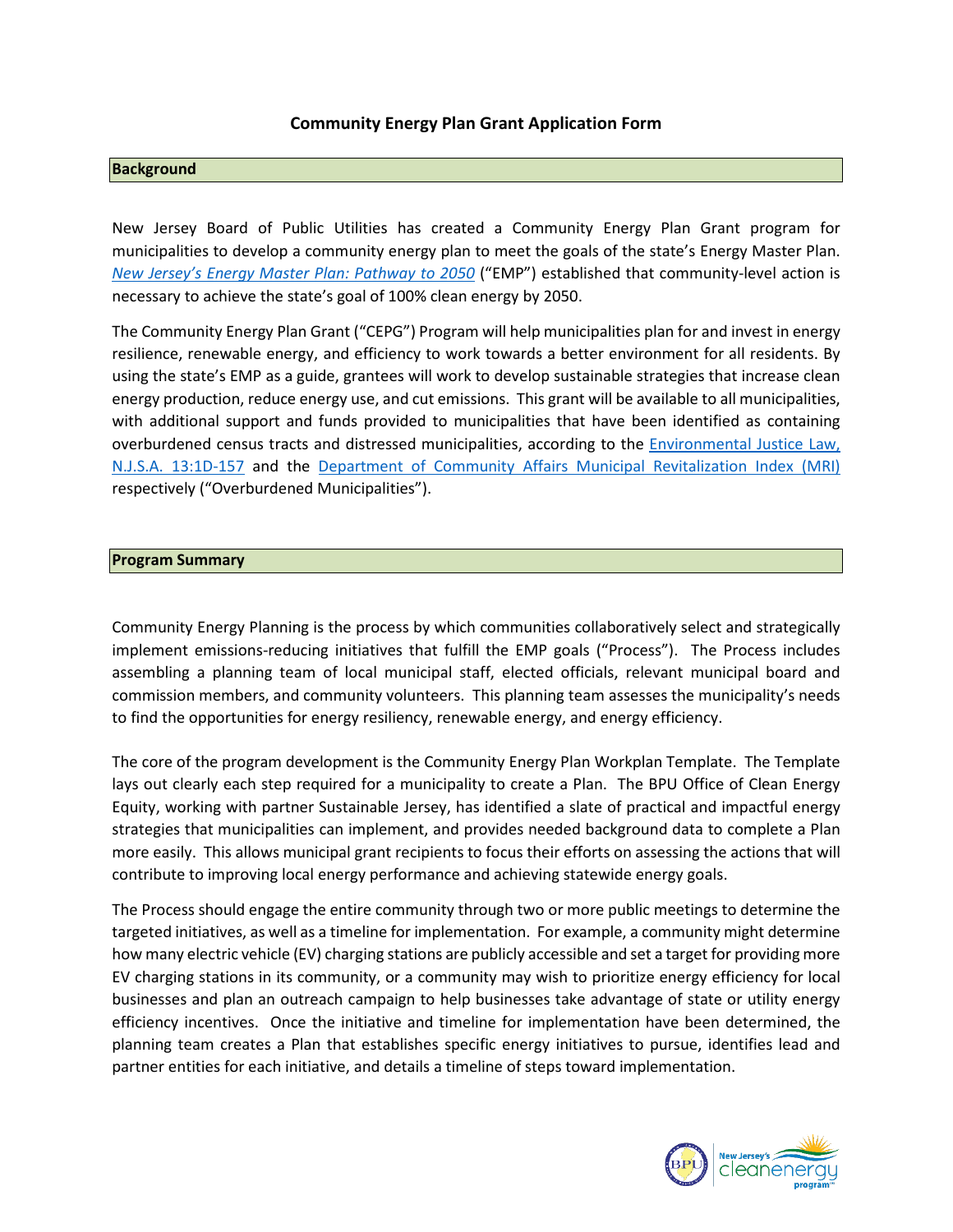## **Section A: Application Form Requirements, Instructions, Terms and Conditions**

The following application form is intended only for municipalities submitting a Community Energy Plan Grant ("CEPG") proposal for consideration by the New Jersey Board of Public Utilities ("Board" or "BPU"). Projects selected by the Board will be approved for participation in the CEPG Program.

This application form is valid only for the following program year and application period:

## **Program Year 2**

Application Period Opens: November 16, 2021 Period Closes: March 18, 2022

## **I. Minimum Qualification Requirements**

The purpose of this application is for municipalities to create a Community Energy Plan that aligns local communities with the State's Energy Master Plan, including any benchmarking and audit services that are needed. All municipalities that submit a completed application are eligible for a \$10,000 grant award. Municipalities identified as an overburdened municipality, as more fully described below, are eligible for a \$25,000 grant award.

The CEPG is open to projects that meet the following minimum requirements. The applicant must:

- 1. Be a municipality;
- 2. Review and select the list of high-impact strategies listed in Appendix D:
	- a. Select each strategy that the municipality is interested in exploring more in-depth
	- b. Space is provided to add specific initiatives that are not already included on the list;
- 3. Provide a preliminary project budget;
- 4. Submit a signed and dated municipal resolution documenting the governing body's approval of the application and commitment to implement the required community energy plan process with the completed application form. See Appendix F for a sample resolution; and
- 5. Not have been awarded a Community Energy Plan Grant previously.

Overburdened Municipalities have been identified based on the below criteria:

- 1. The municipality has over 50% of its population living in an Overburdened Community (OBC) Census Block as defined by the New Jersey Department of Environmental Protection pursuant to New Jersey's Environmental Justice Law, N.J.S.A. 13:1D-157; and
- 2. The municipality meets one or both of the following criteria (either A or B):
	- a) Over 35% of the population is living under 200% of the poverty level according to U.S. Census 2019 ACS data; or

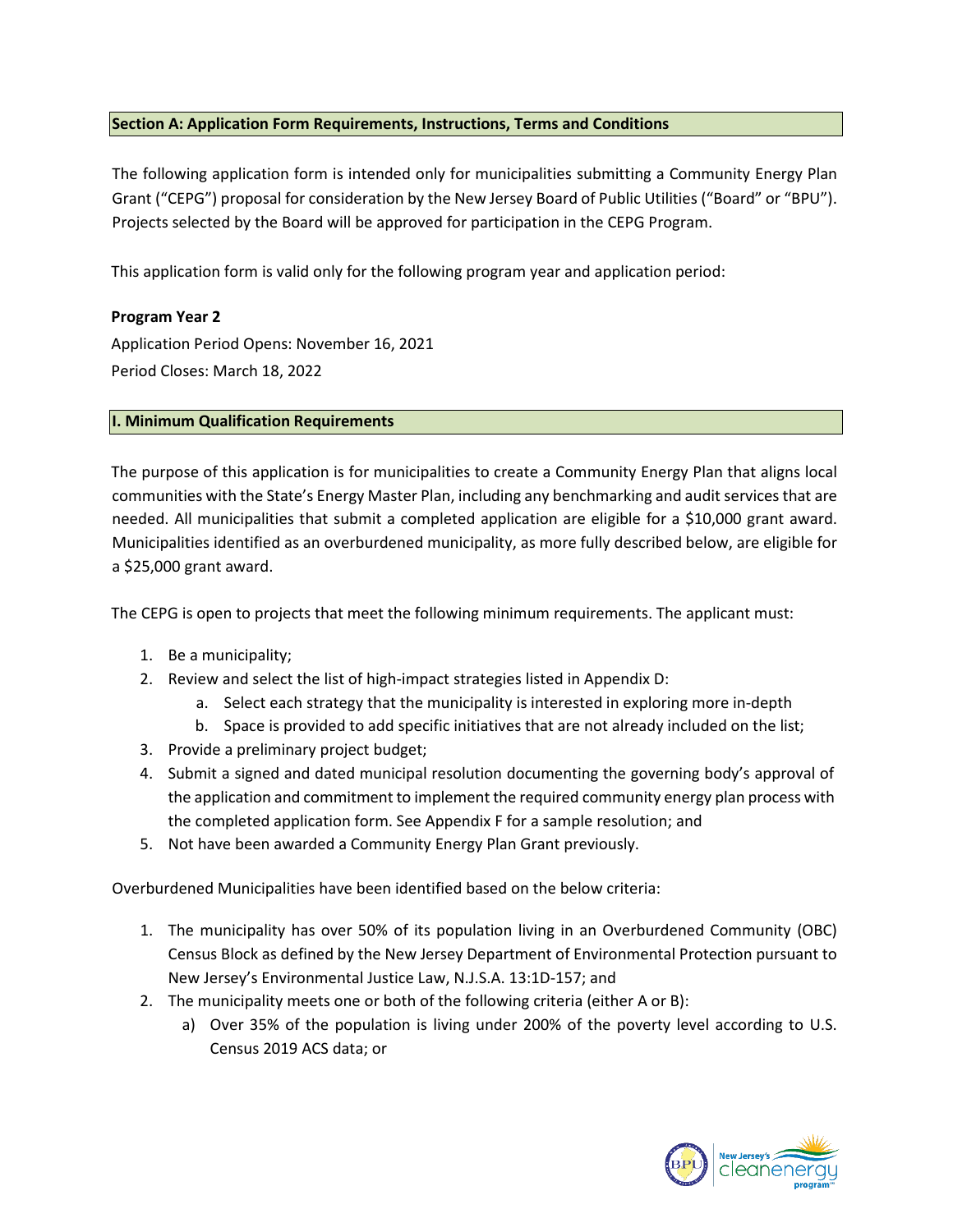b) The municipality is categorized as "distressed" according to the New Jersey Department of Community Affairs ("DCA") based on their score using the DCA's Municipal Revitalization Index (MRI) score (a 50 or higher).

#### **II. Instructions for Completing the Community Energy Plan Grant Application Form**

- 1. Each municipality applying to participate in the CEPG Program must complete and submit the individual application form in full.
- 2. Complete sections B and C, and Appendix B, D, E, & F in full. All questions are required to be answered. All attachments are required. All attachments must be affixed to the end of the application form to be considered a complete application package.
- 3. Original wet signatures on all forms and certifications of this application form are required. The certifications contained in section C must be notarized.

## **III. Terms and Conditions**

## *General Terms and Conditions*

- 1. The "Applicant" is defined as the municipality that submits the CEPG application form.
- 2. All applications must be in compliance with all local, state and federal rules, regulations and laws.
- 3. By submitting an application, the Applicant acknowledges on behalf of all project participants that the information included in the application is subject to disclosure under the Open Public Records Act, N.J.S.A. 47:1A-1 et seq. Aggregated information may be used by the Board and/or other state, federal, county, regional or local agencies in reports and evaluations, and the geographic location may be used to update Geographic Information System ("GIS") mapping. Furthermore, the Applicant understands that the list of approved CEPG projects will be published on the Board's website.
- 4. Amendments or supplements to the CEPG application form will be made available via the New Jersey Clean Energy Program ("NJCEP") website [at www.njcleanenergy.com. T](http://www.njcleanenergy.com/)his application form may be modified for future application periods at any time without prior notification.
- 5. Only applications that are deemed administratively complete by the close of the application period will be considered for participation in the CEPG Program during that program year. An application will be deemed administratively complete if: 1) all questions are answered; 2) all required attachments are included; and 3) all required signatures are included. Applicants will be notified if an application is deemed administratively incomplete and, thus, not eligible for consideration for that program year. Applicants with administratively incomplete applications may submit a new completed application for consideration in the next open period without advantage or disadvantage.
- 6. The Applicant may be required to supplement the information provided in the application form upon request from the Board or Board Staff.

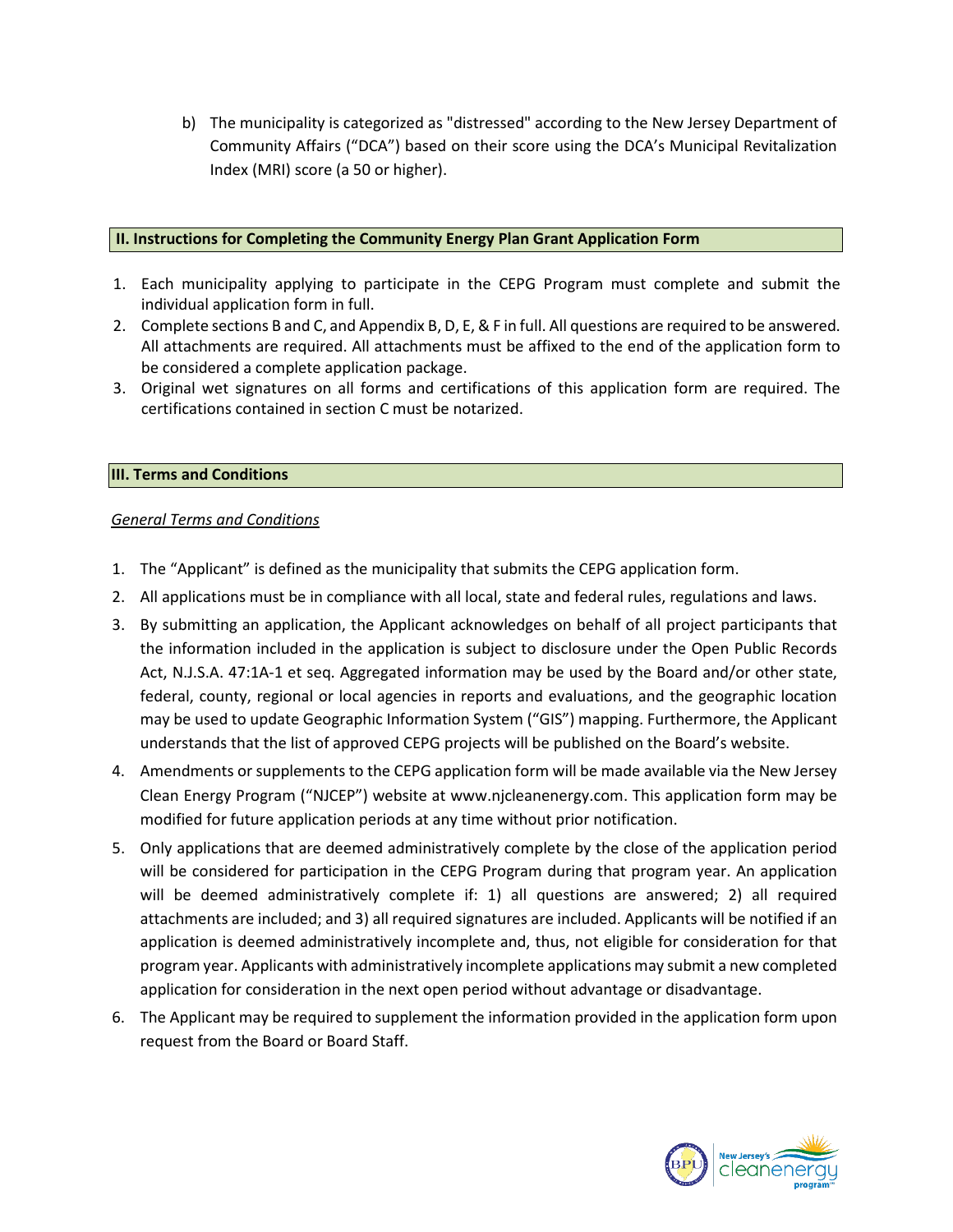## *Evaluation of Applications and Approval of Projects*

- 1. Following the close of the application period, each application will be reviewed and evaluated by an evaluation committee.
- 2. Applications will be evaluated for completeness in order to be considered for participation in the CEPG Program. Municipalities must complete the Community Energy Plan Application Checklist provided in Appendix D, provide a preliminary project budget, and conduct a minimum of one public meeting to engage the community in the application for the CEPG.
- 3. Board Staff may reject at the close of the application period applications that are incomplete or that do not meet a minimum standard for selection, as set forth in this application form.

## *Milestones and Follow-Up for Approved Projects*

- 1. Should the proposed Community Energy Plan Grant project be approved by the Board for participation in the CEPG Program, such approval will be conditioned on the project being performed as proposed in the application. By accepting the grant, applicant agrees to complete the following scope of work:
	- i. Starting with the strategies identified in the application, the municipality must work to conduct an in-depth analysis of all of the strategies in the Workplan Template provided in Appendix H, and determine which strategies will be incorporated into its Plan;
	- ii. Conduct a minimum of one additional public meeting to engage the community in the creation of the Plan;
	- iii. Finalize the Plan through formal adoption by the municipal governing body and submission of a copy of the completed Plan to the Board.
- 2. If the grantee would like to change the budget proposed in the application, the grantee will submit a formal change request outlining the original strategy, the change requested, and the explanation for the change.
- 3. At the end of the eighteen (18) month grant term, the grantee will be required to submit a copy of the Plan to the BPU. The grantee will also be required to submit a copy of an approved resolution adopting the plan.
- 4. Reporting requirements for the grant are dependent on the amount awarded:
	- i. Recipients of the \$10,000 grant are to submit one expenditure report at the end of the eighteen (18) month grant term; and
	- ii. Recipients of the \$25,000 grant are to submit both quarterly reports and a final report at the end of the eighteen (18) month grant term.

## *Submitting an Application*

Completed applications must be emailed to: [community.energy@bpu.state.nj.us](mailto:tocommunity.energy@bpu.state.nj.us) no later than 5:00 P.M. on the date of the close of the application period in order to be considered.

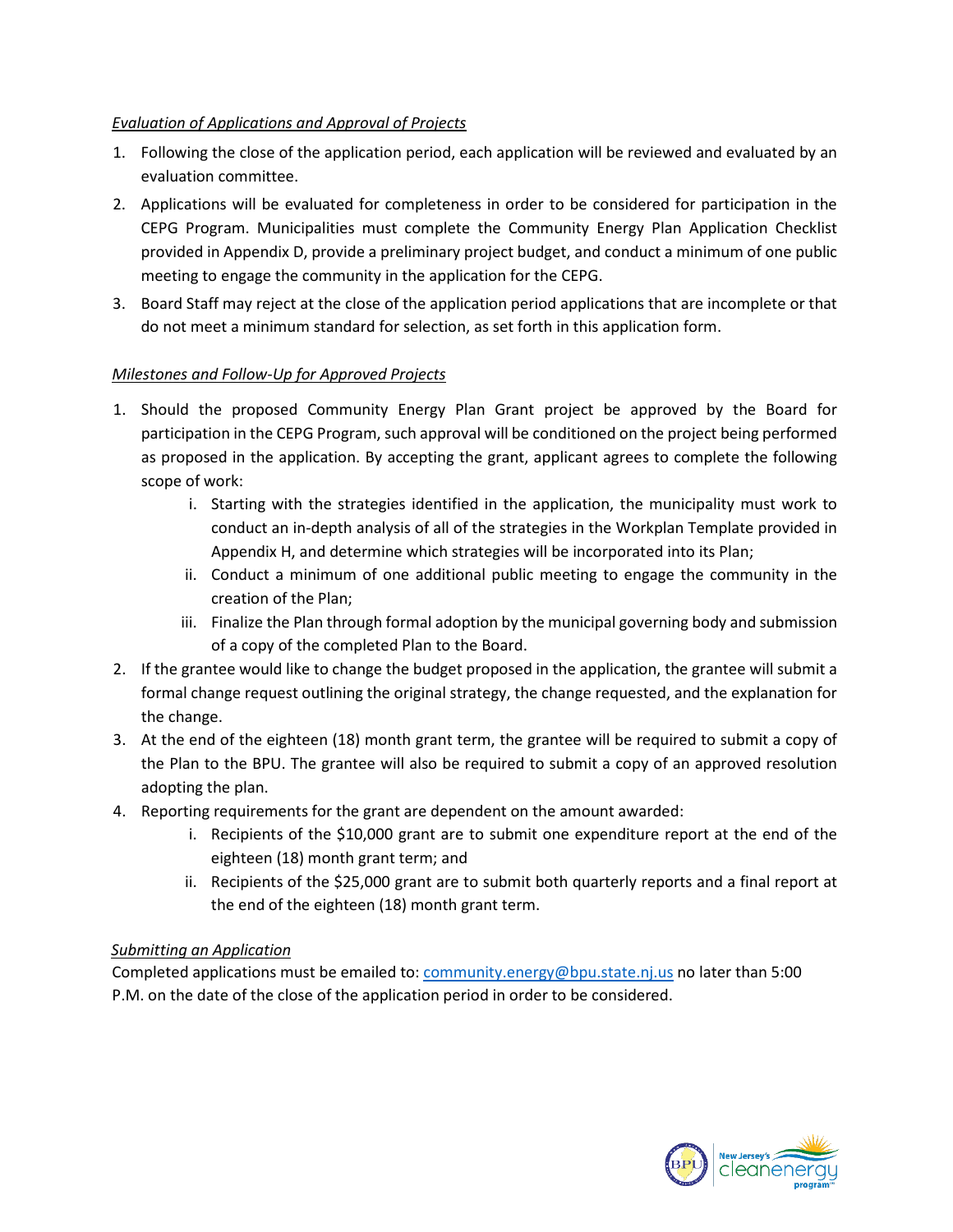## *Use of Funds*

Funds may be used for any purpose related to the creation of the Plan and related strategies. This includes staff salaries, overhead, consultants/contractors, supplies, and other direct expenses.

If at the completion of the Plan there are funds remaining, these funds must be returned. The grantee has 60 days from the end of the grant term to submit a final expenditure and programmatic report. Unused funds would be returned within, but no later than, these 60 days.

## *Use of Contractors*

The prime applicant must obtain written authorization for contractors who will be conducting work on the project. The contractor must authorize in writing the participation of the contractor on the proposed project and this authorization should be submitted with the application. The written authorization must also contain a determination that the use of a contractor is consistent with the contractor's authority under its award. Please note that failure to provide this authorization may result in rejection of an application prior to merit review. The following wording is acceptable for the authorization:

"Authorization is granted for \_\_\_\_\_\_\_\_\_\_\_\_\_\_ to participate in the proposed project. The work proposed for the project is consistent with or complementary to the missions of \_\_\_\_\_\_\_\_\_\_\_\_\_\_\_\_\_\_\_, who is authorized to perform the work proposed in the application submitted under the Clean Energy Planning Grant by the following statutory authority (insert statute name, citation, and section)"

If a contractor is not identified at the time the application is submitted, but the prime applicant intends to hire a contractor as a part of the project, the prime applicant must include a budget line item for the contractor. Once the grant is awarded and the applicant identifies the contractor, the applicant must provide written justification for using grant funds for the proposed contractor as well as a copy of the contractor agreement with the proposed contractor. If use of a contractor is not included as a line item in the original budget included with the application, but the prime applicant would like to use a contractor, the applicant must submit a budget modification if the contractor amount is more than 10% of the total grant award amount.

If an RFP process is needed to obtain a contractor, please provide the timeline for the RFP process.

## *Letter of Support*

A letter of support is required for any partners that will be working on the project that are not listed as an applicant.

*Questions and Further Information* All questions pertaining to the application form should be directed to: [community.energy@bpu.state.nj.us](mailto:community.energy@bpu.state.nj.us)

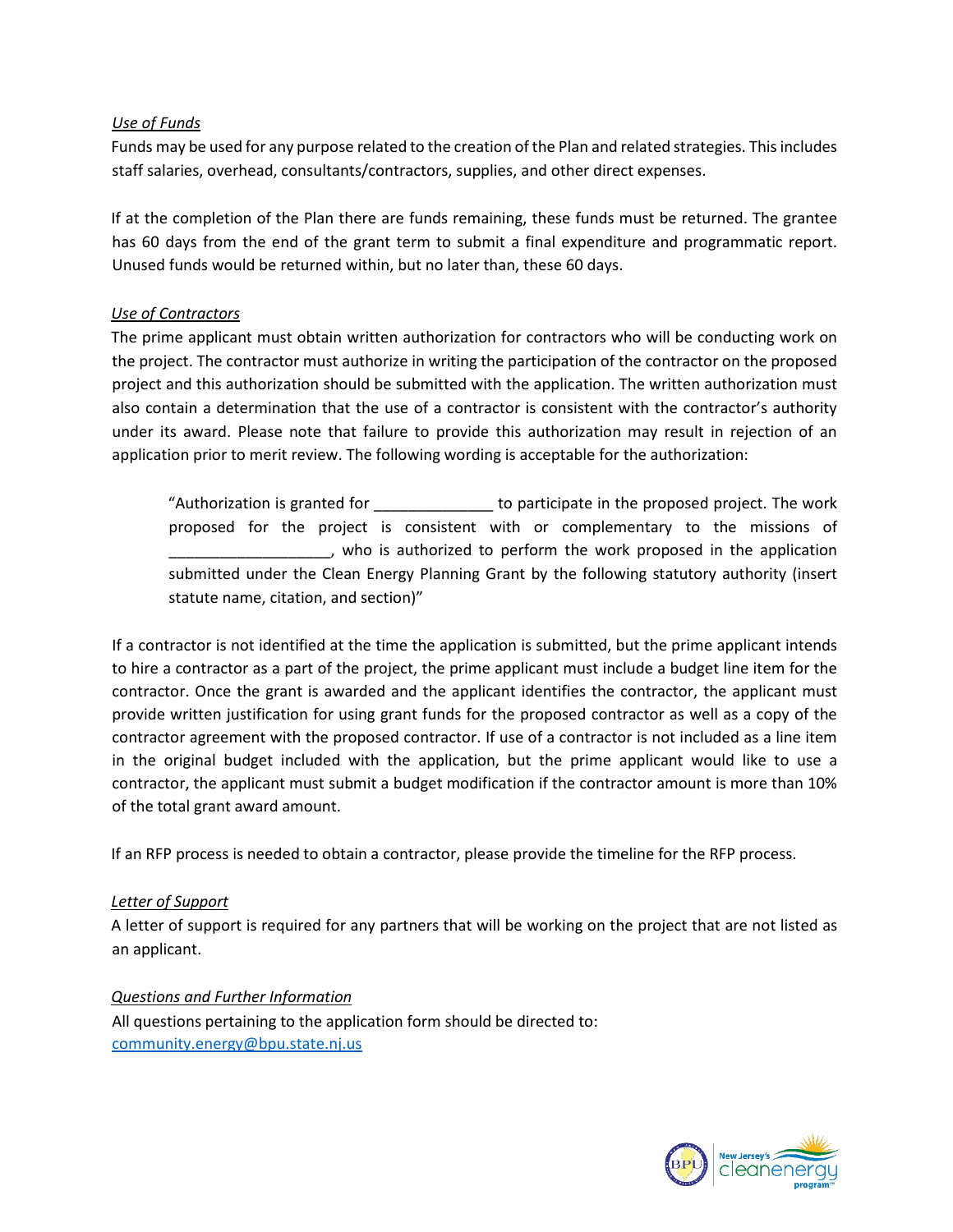#### **Section B: Community Energy Plan Project Description**

*Instructions: Section B must be completed in its entirety. Attachments should be placed at the end of the Application package.*

| I. Applicant Contact Information |                                                                                                                |  |
|----------------------------------|----------------------------------------------------------------------------------------------------------------|--|
| <b>Mailing Address:</b>          |                                                                                                                |  |
|                                  | Municipality: _________________________County: __________________________________ Zip Code: __________________ |  |
| <b>Primary Point of Contact:</b> |                                                                                                                |  |
|                                  |                                                                                                                |  |
|                                  |                                                                                                                |  |
| <b>Fiscal Point of Contact:</b>  |                                                                                                                |  |
|                                  |                                                                                                                |  |
|                                  |                                                                                                                |  |
|                                  |                                                                                                                |  |

#### **II. Clean Energy Program Participation History**

Has this municipality applied for or participated in any Clean Energy Programs in the past? If yes, please identify the programs. If not, please write "None".

#### **III. Preliminary Project Budget**

Please provide as a separate attachment, a preliminary project budget including planned expenditures related to energy audits, consultants, meeting space, etc. A template is provided in Appendix E.

#### **Section C: Certification**

*Instructions: Original wet signatures on all certifications are required.* 

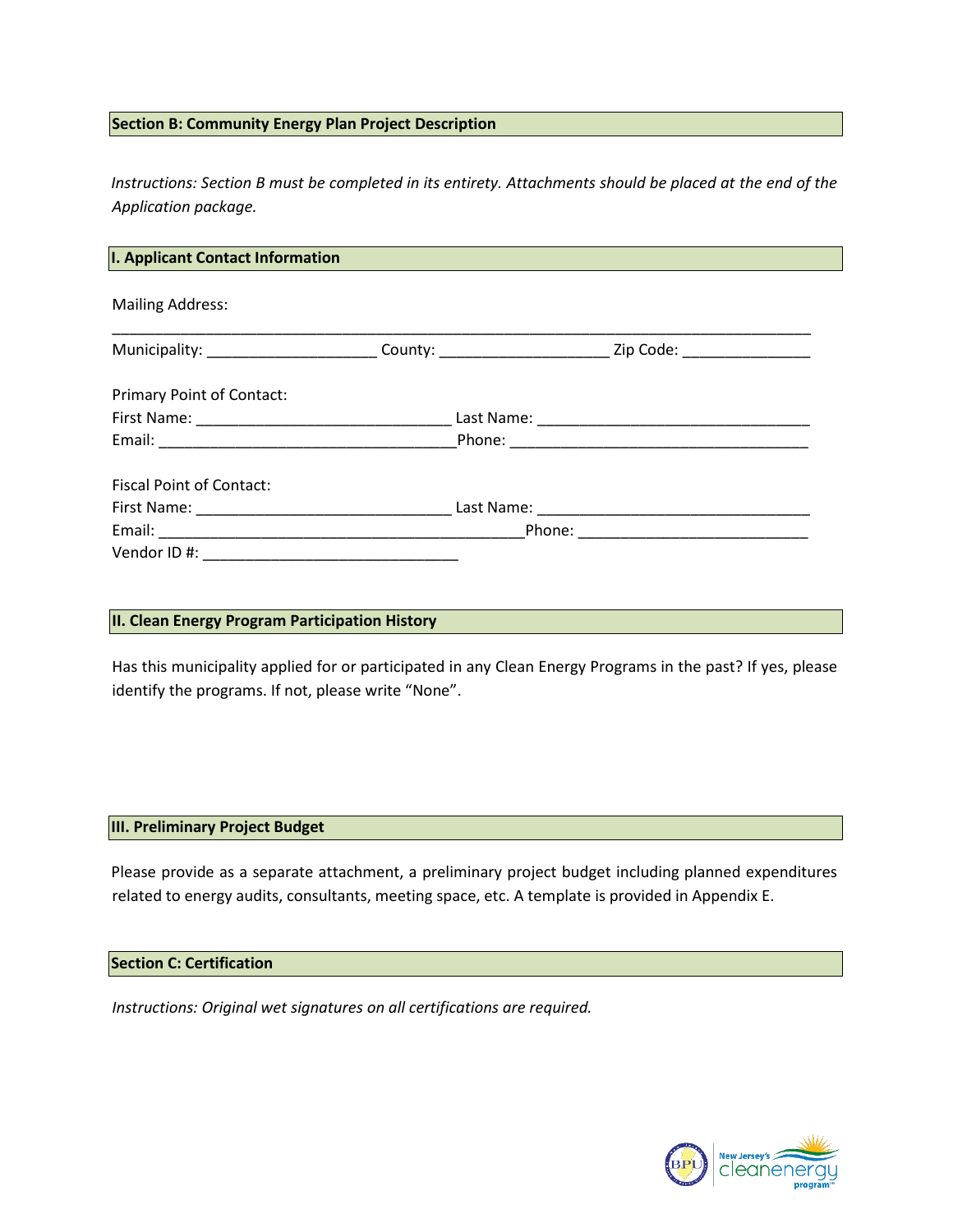#### **I. Applicant Certification**

The undersigned warrants, certifies, and represents that:

I, \_\_\_\_\_\_\_\_\_\_\_\_\_\_\_ am \_\_\_\_\_\_\_\_\_\_\_\_\_\_\_ of the Applicant \_\_\_\_\_\_\_\_\_\_\_\_\_\_\_\_\_\_\_\_ (name) and have been duly authorized to file this Applicant Certification on behalf of my organization/government entity; and

I, hereby warrant and certify, that the information provided in this application package has been personally examined by me, is true, accurate, complete, and correct to the best of my knowledge based on information personally known to me or upon reasonable inquiry of individuals with such knowledge; and

I, on behalf of the government entity/organization named herein, acknowledge that certain information in this application is subject to disclosure under the Open Public Records Act, N.J.S.A. 47:1A-1 et seq., and that confidential sensitive and trade secret information should be submitted in accordance with the confidentiality procedures set forth in N.J.A.C. 14:1-12.3; and

I, on behalf of the government entity/organization named herein, acknowledge that **submission of false information may be grounds for denial of this application, and if any of the foregoing statements are willfully false, am subject to punishment to the full extent of the law, including the possibility of fine and imprisonment.**

| Signature: |  |  |  |
|------------|--|--|--|
|            |  |  |  |

Date:  $\frac{1}{\sqrt{2\pi}}$ 

Print Name: \_\_\_\_\_\_\_\_\_\_\_\_\_\_\_\_\_\_\_\_\_\_\_\_\_\_\_\_\_\_

| Municipality: |  |
|---------------|--|
|---------------|--|

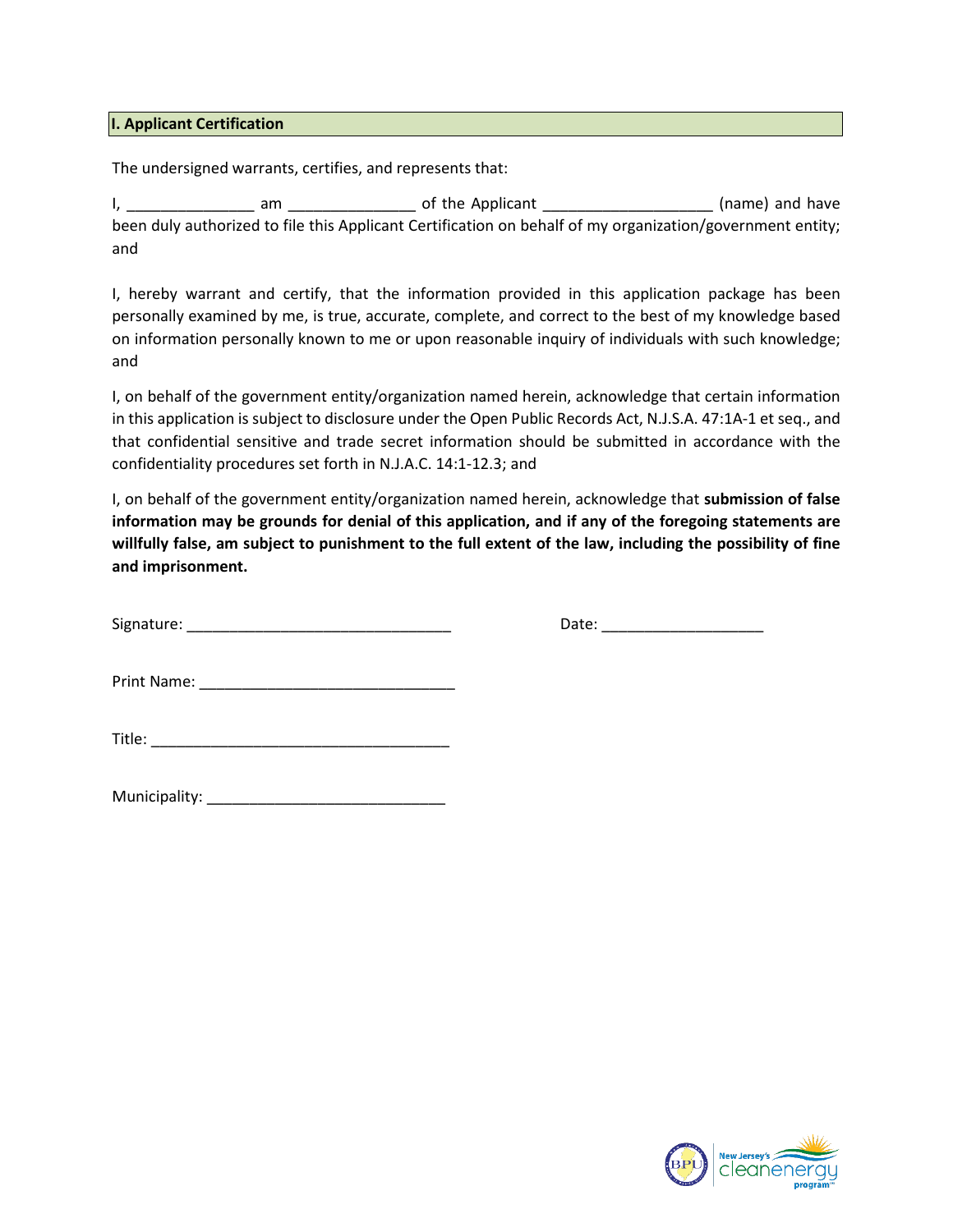| <b>Municipality</b>      | <b>County</b>   | <b>Municipality</b>         | <b>County</b>    |
|--------------------------|-----------------|-----------------------------|------------------|
| <b>Asbury Park City</b>  | Monmouth        | Millville City              | Cumberland       |
| <b>Atlantic City</b>     | Atlantic        | New Brunswick City          | Middlesex        |
| <b>Bridgeton City</b>    | Cumberland      | Newark City                 | <b>Essex</b>     |
| <b>Buena Boro</b>        | Atlantic        | North Wildwood City         | Cape May         |
| Camden City              | Camden          | Passaic City                | Passaic          |
| Cape May Point Boro      | Cape May        | Paterson City               | Passaic          |
| Chesilhurst Boro         | Camden          | Paulsboro Boro              | Gloucester       |
| City of Orange Twp       | <b>Essex</b>    | Penns Grove Boro            | Salem            |
| <b>Clementon Boro</b>    | Camden          | Perth Amboy City            | <b>Middlesex</b> |
| <b>Commercial Twp</b>    | Cumberland      | Phillipsburg Town           | Warren           |
| <b>East Newark Boro</b>  | Hudson          | <b>Plainfield City</b>      | Union            |
| East Orange City         | <b>Essex</b>    | Pleasantville City          | Atlantic         |
| Egg Harbor City          | <b>Atlantic</b> | <b>Prospect Park Boro</b>   | Passaic          |
| Elizabeth City           | Union           | Salem City                  | Salem            |
| Fairfield Twp            | Cumberland      | Seaside Heights Boro        | Ocean            |
| Flemington Boro          | Hunterdon       | <b>Trenton City</b>         | Mercer           |
| Freehold Boro            | Monmouth        | <b>Union City</b>           | Hudson           |
| <b>Harrison Town</b>     | Hudson          | <b>Victory Gardens Boro</b> | <b>Morris</b>    |
| Hi-nella Boro            | Camden          | <b>Vineland City</b>        | Cumberland       |
| Irvington Twp            | <b>Essex</b>    | West New York Town          | Hudson           |
| Lakewood Twp             | Ocean           | Wildwood City               | Cape May         |
| Lindenwold Boro          | Camden          | Woodbine Boro               | Cape May         |
| Long Branch City         | Monmouth        | Woodlynne Boro              | Camden           |
| <b>Maurice River Twp</b> | Cumberland      | Wrightstown Boro            | Burlington       |

# **Appendix B: Required Attachments Checklist**

*Note: Additional attachments not reflected here may be required and are identified throughout this application form.*

| Required Attachments for all Applications                                                        | Attached?                  |
|--------------------------------------------------------------------------------------------------|----------------------------|
| Completed Community Energy Plan Application Checklist (Appendix D)                               | $\square$ Yes $\square$ No |
| Preliminary Project Budget (Appendix E)                                                          | $\square$ Yes $\square$ No |
| Proof of Public Meeting and Municipal Resolution in support of grant application<br>(Appendix F) | $\Box$ Yes $\Box$ No       |

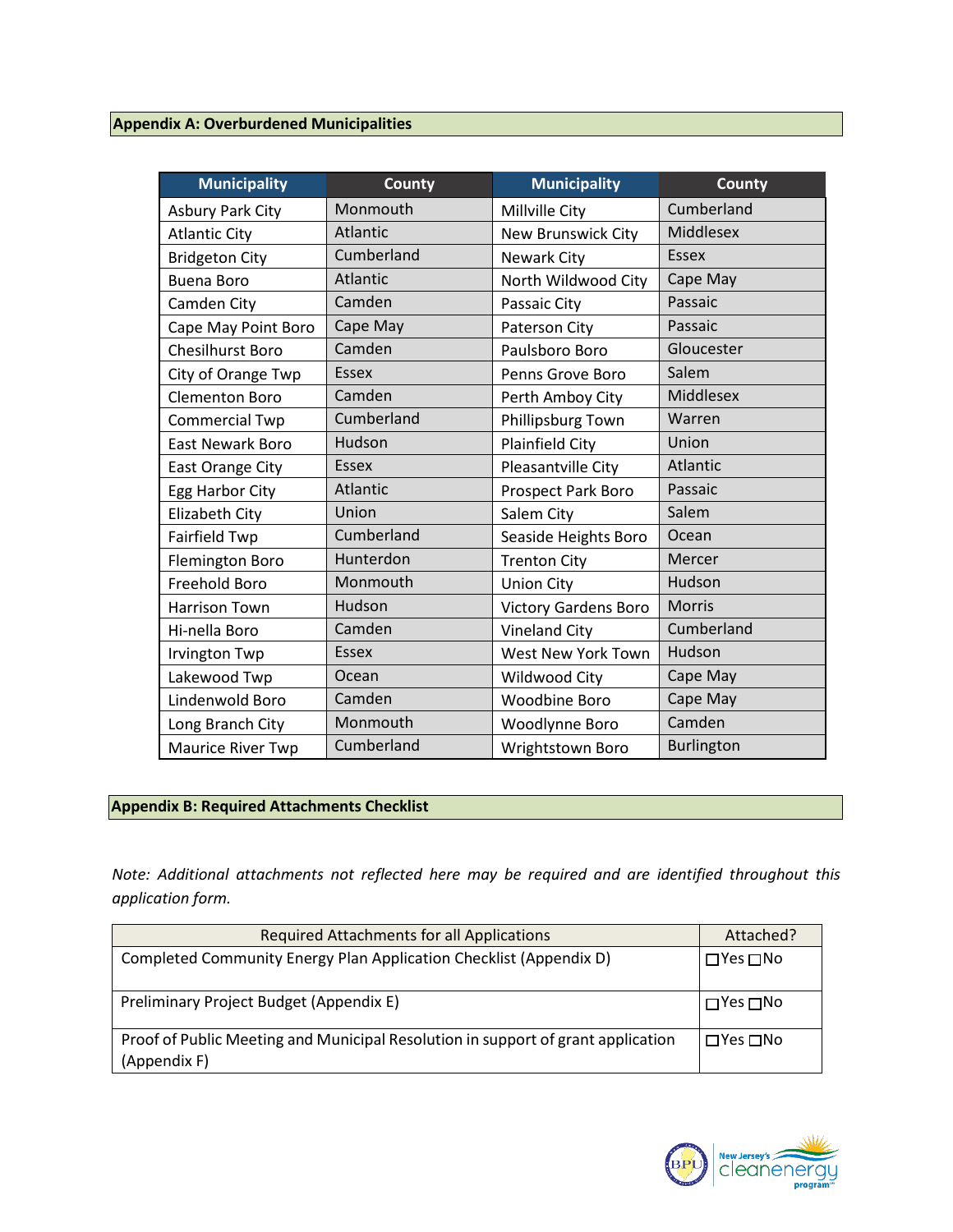#### **Appendix C: Evaluation Criteria**

Applications will be evaluated for completeness in order to be considered for participation in the CEPG Program. Municipalities must complete the Community Energy Plan Application Checklist, provide a preliminary project budget, and conduct a minimum of one public meeting to engage the community in the application for the Plan.

Overburdened Municipalities have been identified based on the below criteria:

- 1. The municipality has over 50% of its population living in an Overburdened Community (OBC) Census Block as defined by the New Jersey Department of Environmental Protection pursuant to New Jersey's Environmental Justice Law, N.J.S.A. 13:1D-157; and
- 2. The municipality meets one or both of the following criteria (either A or B):
	- i. Over 35% of the population is living under 200% of the poverty level according to U.S. Census 2019 ACS data; or
	- ii. The municipality is categorized as "distressed" according to the New Jersey Department of Community Affairs ("DCA") based on their score using the DCA's Municipal Revitalization Index (MRI) score (a 50 or higher).

**Appendix D: Community Energy Plan Application Checklist**

See attachment

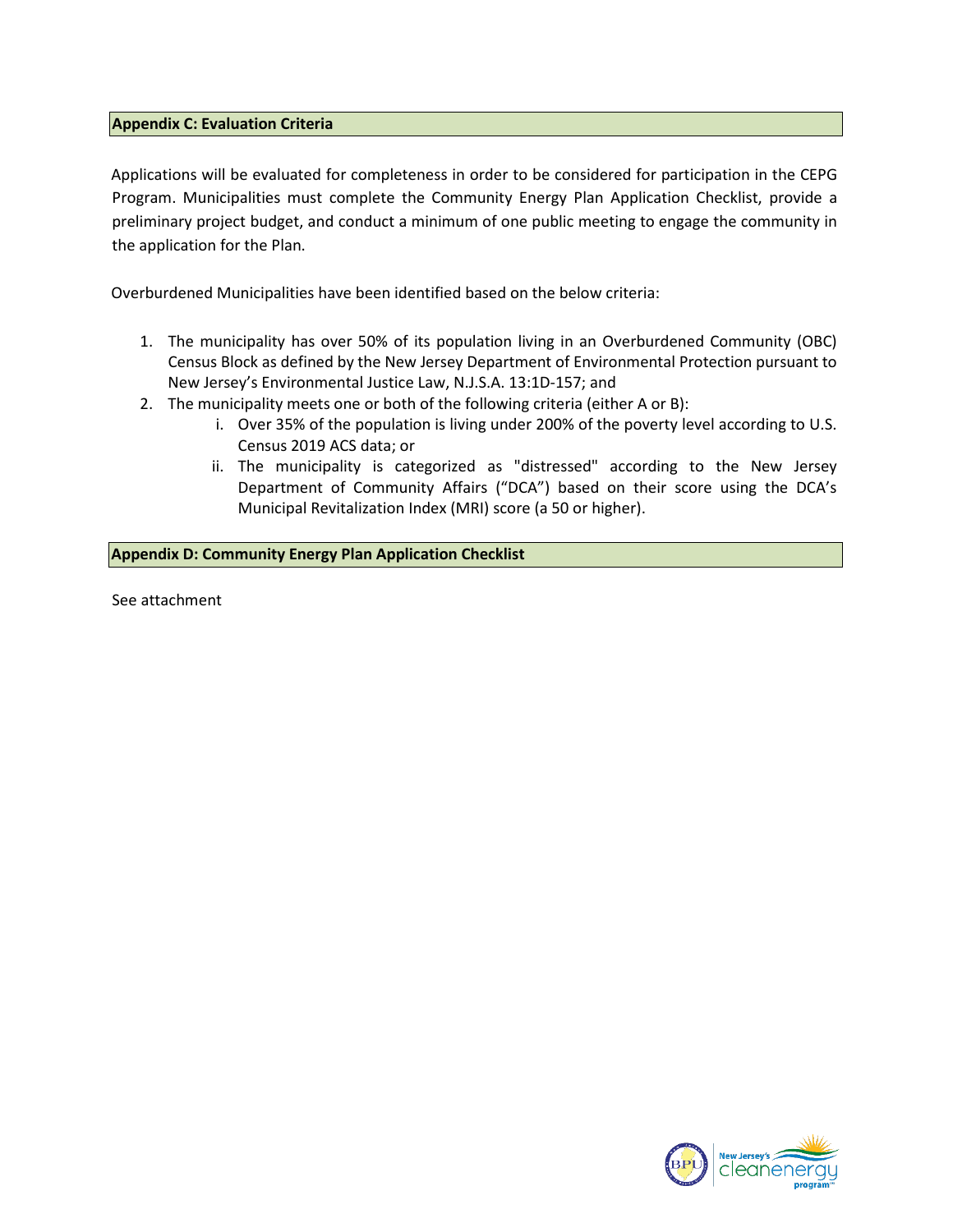#### **Appendix E: Preliminary Budget**

| Item<br>Number          | Description | <b>Estimated Cost</b> | Notes |
|-------------------------|-------------|-----------------------|-------|
| $\mathbf 1$             |             |                       |       |
| $\overline{2}$          |             |                       |       |
| $\overline{\mathbf{3}}$ |             |                       |       |
| $\overline{4}$          |             |                       |       |
| $\overline{5}$          |             |                       |       |
|                         | Total       |                       |       |

#### Budget for Community Energy Plan Grant

## **Appendix F: Municipal Support of Application**

See attachment.

## **Appendix G: Sustainable Jersey Guide for Sustainable Energy Communities**

Click [here](https://www.sustainablejersey.com/fileadmin/media/Actions_and_Certification/Actions/Energy/SJ_Sustainable_Energy_Communities_Guide10_2021.pdf) for attachment.

**Appendix H: Community Energy Plan Workplan Template**

Click [here](https://www.sustainablejersey.com/fileadmin/media/Actions_and_Certification/Actions/Energy/Community_Energy_Plan_Workplan_Template10_2021.pdf) for attachment. This is to be used in the creation of the Plan.

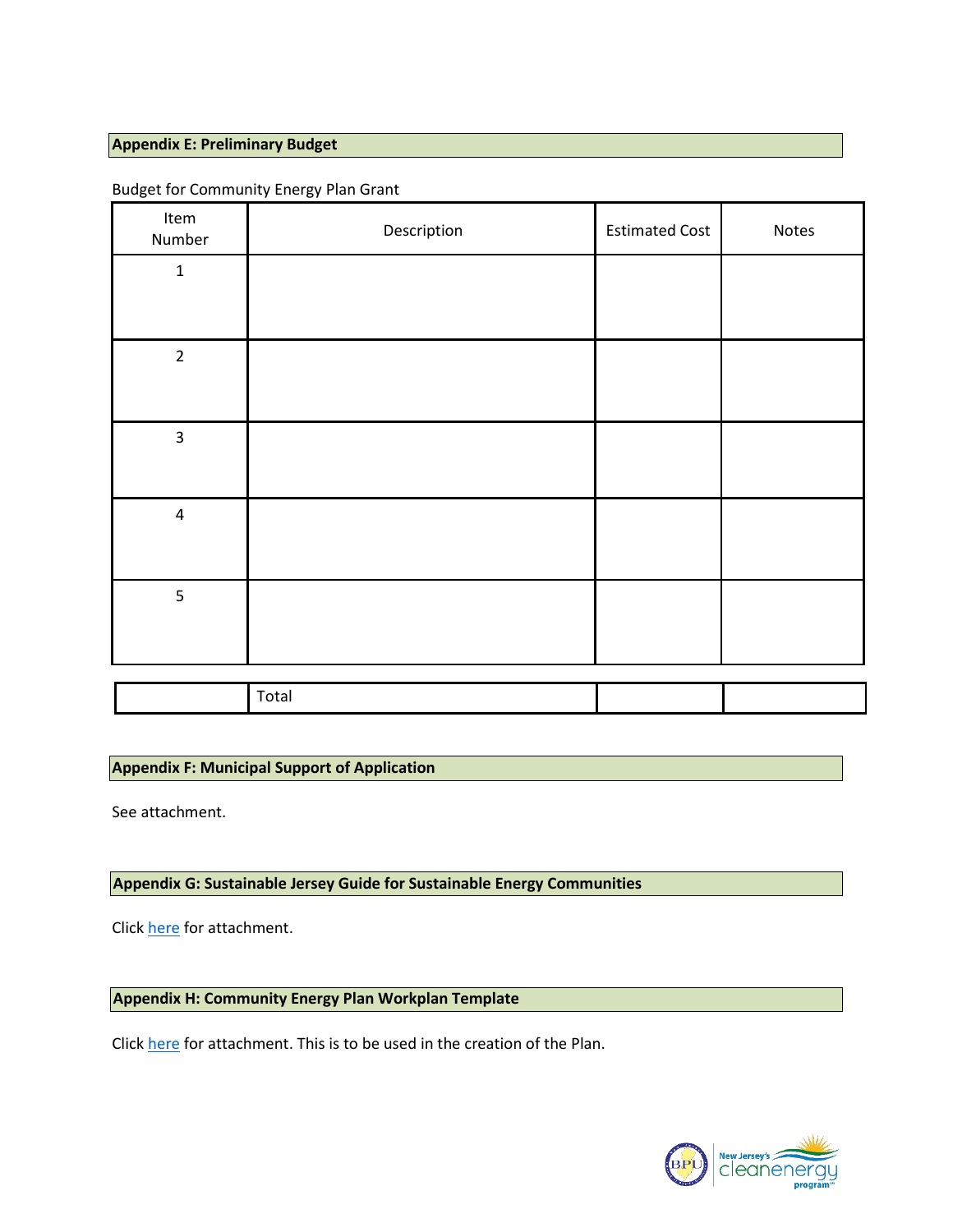# Community Energy Plan **Application** Checklist

| <b>Community Energy Plan Initiatives</b>                                                                                                              |  |  |  |
|-------------------------------------------------------------------------------------------------------------------------------------------------------|--|--|--|
| Strategy 1. Reduce Energy Consumption and Emissions from the Transportation Sector                                                                    |  |  |  |
| 1.1 Adopt Supportive Zoning and Regulations for EV Charging Infrastructure                                                                            |  |  |  |
| Pass NJDCA's model ordinance specifying EV charging infrastructure as a permitted accessory use                                                       |  |  |  |
| 1.2 Train First Responders on EVs and EV Charging Infrastructure<br>Require training on EVs and EV charging infrastructure for local first responders |  |  |  |
| 1.3 Train Non-Emergency Staff on EVs and EV Charging Infrastructure                                                                                   |  |  |  |
| Initiate training on EVs and EV charging infrastructure for municipal code officials, etc.                                                            |  |  |  |
| 1.4 Purchase Alternative Fuel Vehicles                                                                                                                |  |  |  |
| Strategically replace gasoline/diesel municipal vehicles with EVs or other alternative fuel vehicles                                                  |  |  |  |
| 1.5 Improve Municipal Fleet Efficiency                                                                                                                |  |  |  |
| Replace older municipal vehicles with more efficient versions, downsize fleet, improve driver efficiency                                              |  |  |  |
| 1.6 Install Public EV Charging Infrastructure                                                                                                         |  |  |  |
| Install public EV charging infrastructure with appropriate signage and safety/accessibility features                                                  |  |  |  |
| 1.7 Encourage Non-Municipal Fleets to Improve Efficiency                                                                                              |  |  |  |
| Encourage fleet operators to improve fleet efficiency via electrification, downsizing, driver training                                                |  |  |  |
| 1.8 Encourage Workplace EV Charging Infrastructure                                                                                                    |  |  |  |
| Encourage local businesses to install EV charging infrastructure; offer incentive such as "ribbon cutting"                                            |  |  |  |
| Other:                                                                                                                                                |  |  |  |
| Strategy 2: Accelerate Deployment of Renewable Energy and Distributed Energy Resources                                                                |  |  |  |
| 2.1 Adopt Supportive Zoning and Permitting for Private Solar                                                                                          |  |  |  |
| Provide reasonable permitting standards and procedure for solar developers                                                                            |  |  |  |
| 2.2 Post Solar Permitting Checklist                                                                                                                   |  |  |  |
| Provide permitting checklist for solar developers on municipal website                                                                                |  |  |  |
| 2.3 Adopt Zoning and Permitting for Community Solar                                                                                                   |  |  |  |
| Allow large-scale solar in some zoning districts; help community solar developers with permitting<br>2.4 Train First Responders on Solar              |  |  |  |
| Require training on solar for local first responders                                                                                                  |  |  |  |
| 2.5 Train Non-Emergency Staff on Solar                                                                                                                |  |  |  |
| Initiate training on solar for non-emergency municipal staff such as inspectors                                                                       |  |  |  |
| 2.6 Install On-site Municipal Renewable Generation                                                                                                    |  |  |  |
| Host solar, wind, or geothermal project on municipal property                                                                                         |  |  |  |
| 2.7 Buy Renewable Electricity for Municipal Facilities                                                                                                |  |  |  |
| Sign contract with third-party supplier to supply municipal facilities with renewable electricity                                                     |  |  |  |
| 2.8 Offer a Solar Employee Benefit Program                                                                                                            |  |  |  |
| Offer solar installation discount to municipal employees                                                                                              |  |  |  |
| 2.9 Institute a Community-wide Solar Purchasing Program                                                                                               |  |  |  |
| Offer and promote solar installation discount to residents and/or businesses                                                                          |  |  |  |
| 2.10 Implement Renewable Government Energy Aggregation (R-GEA)                                                                                        |  |  |  |
| Procure third-party electricity supply for residents with high renewable content                                                                      |  |  |  |
| 2.11 Support Community Solar as Project Ambassador                                                                                                    |  |  |  |
| Connect community solar developers with community stakeholders                                                                                        |  |  |  |
| 2.12 Support Community Solar as Outreach Coordinator                                                                                                  |  |  |  |
| Educate the community about community solar                                                                                                           |  |  |  |
| 2.13 Host a Community Solar Project on Municipal Property                                                                                             |  |  |  |
| Lease municipal rooftop, parking lot, landfill, etc. for installation of community solar project                                                      |  |  |  |
| Other:                                                                                                                                                |  |  |  |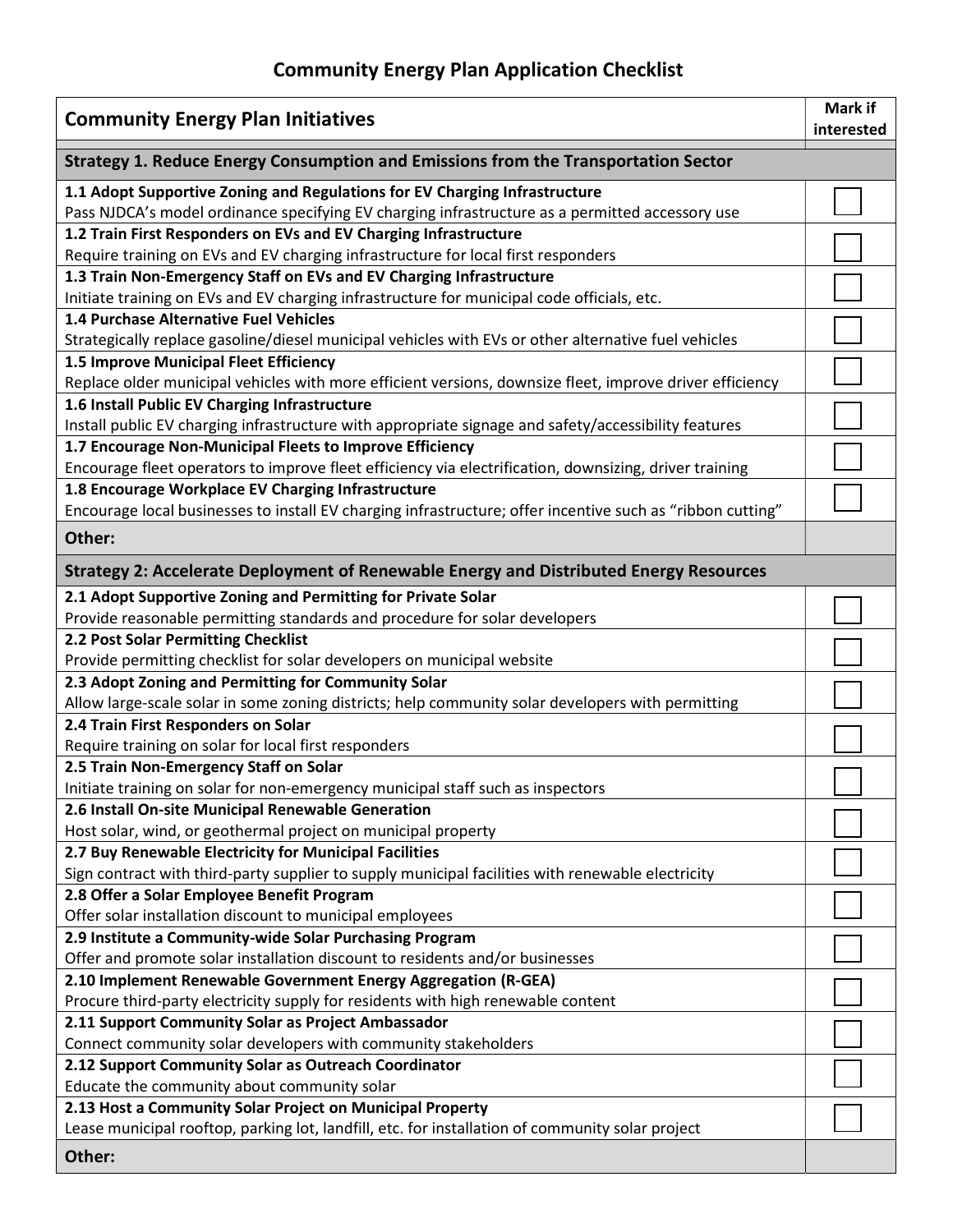| <b>Strategy 3: Maximize Energy Efficiency and Conservation and Reduce Peak Demand</b>                |  |
|------------------------------------------------------------------------------------------------------|--|
| 3.1 Upgrade Energy Efficiency in Municipal Facilities                                                |  |
| Upgrade existing municipal facilities to be more energy efficient utilizing utility/NJCEP incentives |  |
| 3.2 Residential Energy Efficiency Outreach Campaign                                                  |  |
| Host workshop, send letter to residents to learn about energy efficiency opportunities               |  |
| 3.3 Commercial Energy Efficiency Outreach Campaign                                                   |  |
| Host workshop, send letter to businesses to learn about energy efficiency opportunities              |  |
| 3.4 Conduct Energy Efficiency Outreach to Large Energy Users                                         |  |
| Encourage large energy users in the community to improve energy efficiency in their facilities       |  |
| Other:                                                                                               |  |
| Strategy 4: Reduce Energy Consumption and Emissions from the Building Sector                         |  |
| 4.1 Construct New Municipal Buildings as Model Green Buildings                                       |  |
| Encourage/require green building practices during construction of new municipal facilities           |  |
| 4.2 Encourage Benchmarking and Commissioning for Existing Buildings                                  |  |
| Encourage large building owners to track energy usage, improve efficiency of current equipment       |  |
| 4.3 Require Developers to Complete Green Development Checklist                                       |  |
| Require developers to submit completed Green Development Checklist with Site Plan Application        |  |
| 4.4 Conduct Outreach Targeting New Construction in the Community                                     |  |
| Encourage developers to utilize NJCEP's New Construction Energy Efficiency incentive programs        |  |
| Other:                                                                                               |  |
| Strategy 6: Support Community Energy Planning and Action with Emphasis on Encouraging and            |  |
| Supporting Participation by Low- and Moderate-Income/EJ Communities                                  |  |
| 6.1 Make Community Energy Planning Inclusive                                                         |  |
| Ensure LMI residents are represented in energy planning processes                                    |  |
| 6.2 Conduct Energy Efficiency Outreach to Low- and Moderate-Income Residents                         |  |
| Offer education/outreach to encourage LMI residents to utilize energy efficiency programs            |  |
| <b>6.3 Support Shared Mobility Programs</b>                                                          |  |
| Promote shared transportation networks that benefit LMI residents                                    |  |
| 6.4 Support Low- and Moderate-Income Community Solar Subscriptions                                   |  |
| Ensure that local community solar projects reserve capacity for LMI residents                        |  |
| 6.5 Conduct Energy Efficiency Outreach to Community-Serving Institutions                             |  |
| Encourage community-serving institutions to utilize state and utility energy efficiency programs     |  |
| Other:                                                                                               |  |
| <b>Strategy 7: Expand the Clean Energy Innovation Economy</b>                                        |  |
| 7.1 Adopt Energy Storage Policies                                                                    |  |
| Adopt standards for permitting battery energy storage systems                                        |  |
| 7.2 Install an Energy Storage Project                                                                |  |
| Install energy storage at municipal facilities; showcase project to the public                       |  |
| 7.3 Develop Local Microgrid                                                                          |  |
| 7.4 Develop/Participate in a District Energy System                                                  |  |
| Other:                                                                                               |  |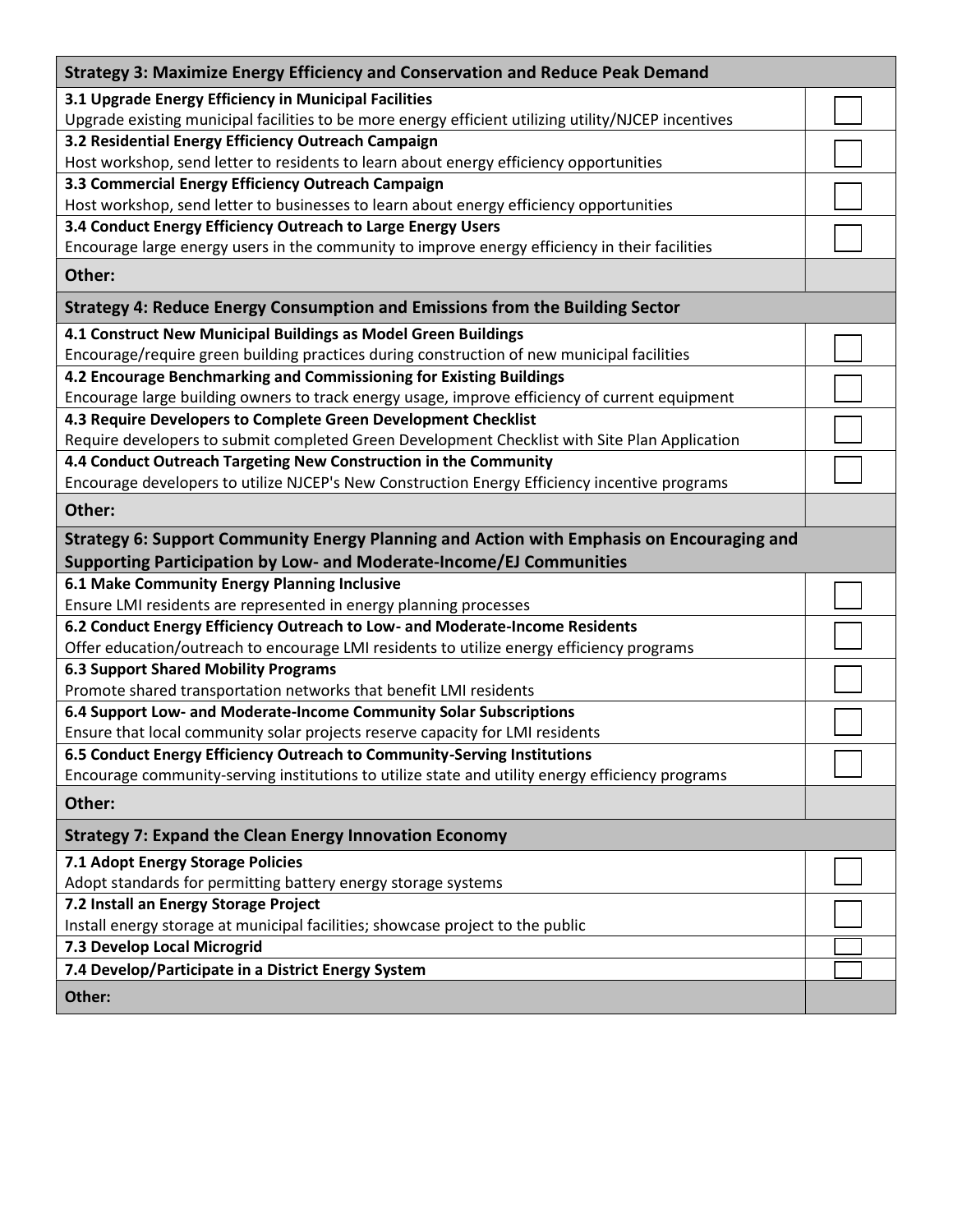## **Resolution of Support from Local Governing Body Authorizing an Application to the NJCEP Community Energy Planning Grants Program**

The purpose of this resolution is to affirm that the governing body approves of the municipality's application for a Community Energy Planning Grant from New Jersey's Clean Energy Program. A signed and certified resolution must be submitted with the application via email. This is not required language; any standard resolution in support of the application will suffice.

The sample resolution is below.